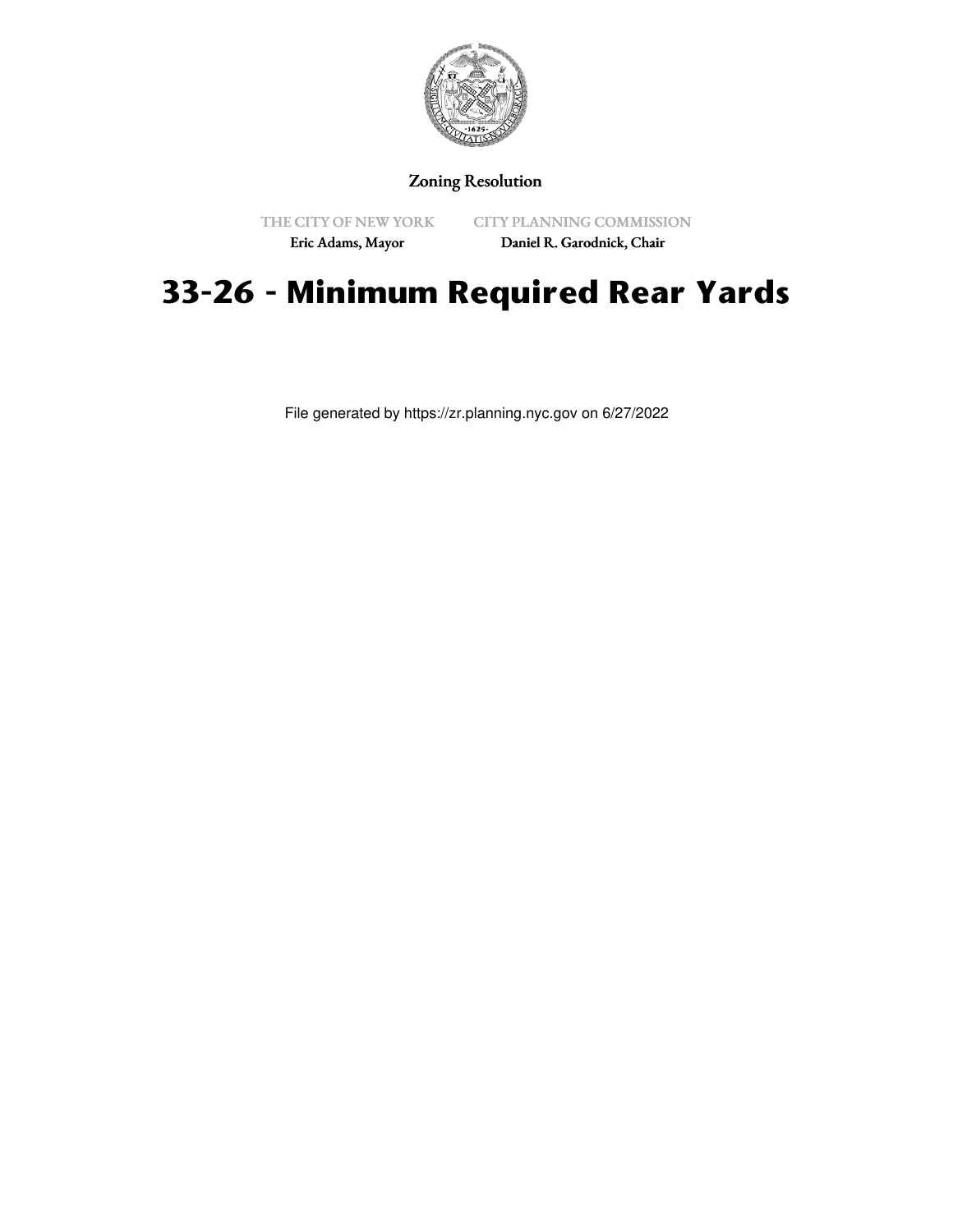## **33-26 - Minimum Required Rear Yards**

LAST AMENDED 4/30/2008

## C1 C2 C3 C4 C5 C6 C7 C8

In all districts, as indicated, a #rear yard# with a depth of not less than 20 feet shall be provided at every #rear lot line# on any #zoning lot# except as otherwise provided in Sections 33-27 (Special Provisions for Shallow Interior Lots), 33-28 (Special Provisions for Through Lots) or 33-30 (OTHER SPECIAL PROVISIONS FOR REAR YARDS). #Rear yards# shall also be provided along portions of #side lot lines# as set forth in Section 33-261 (Beyond one hundred feet of a street line).

## **33-261 - Beyond one hundred feet of a street line**

LAST AMENDED 4/30/2008

### C1 C2 C3 C4 C5 C6 C7 C8

In all districts, as indicated, for #corner lots#, and for #zoning lots# that are bounded by two or more #streets# that are neither #corner lots# or #through lots#, the portion of a #side lot line# beyond 100 feet of the #street line# that it intersects shall be considered a #rear lot line# and a #rear yard# with a minimum depth of 20 feet shall be provided where such #rear lot line# coincides with a #rear lot line# of an adjoining #zoning lot#.



### CORNER LOT

(33-261.1, 43-261.1)